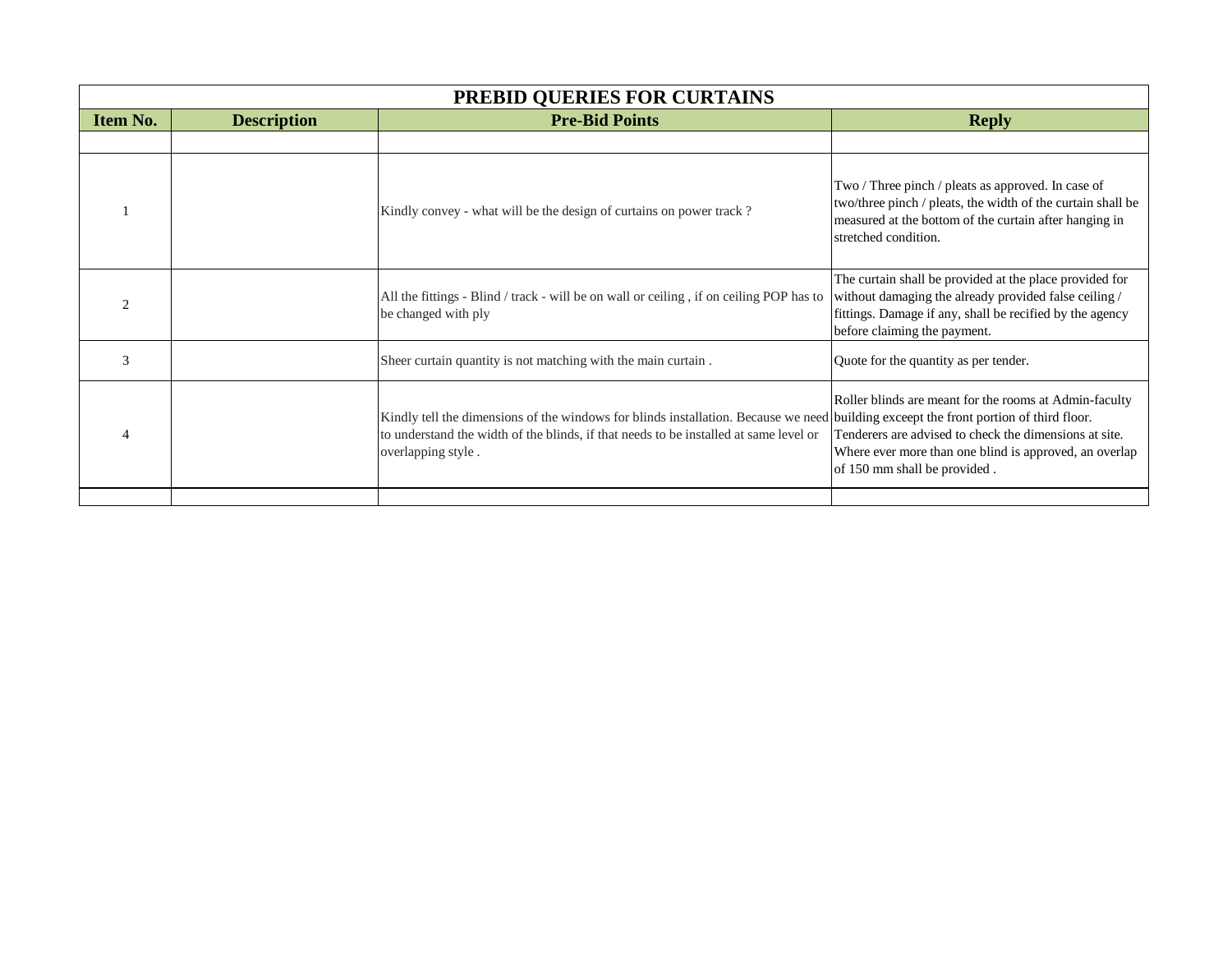| PREBID QUERIES FOR CURTAINS |  |                                                                                                                                                                                                                                                                                                                                                                                                                                                                                                                                                |                                                                                                                                                                                                                                                                             |  |
|-----------------------------|--|------------------------------------------------------------------------------------------------------------------------------------------------------------------------------------------------------------------------------------------------------------------------------------------------------------------------------------------------------------------------------------------------------------------------------------------------------------------------------------------------------------------------------------------------|-----------------------------------------------------------------------------------------------------------------------------------------------------------------------------------------------------------------------------------------------------------------------------|--|
| 5                           |  | <b>Roller Blind</b><br>• As per the Image-1 selection, this material is currently out of stock in D- Décor<br>Company and will be available only 60 days keeping in mind all specification<br>(Collection, Description, Shade Width, Composition and GSM).                                                                                                                                                                                                                                                                                     | As per tender conditions                                                                                                                                                                                                                                                    |  |
| 6                           |  | Ref Point 2.1 of the schedule<br>• What is the pattern of the curtain for image 2?<br>Please provide brand and selection details of the Blackout cloth having 280 GSM.                                                                                                                                                                                                                                                                                                                                                                         | 1). Two/Three pinch / pleats as approved. In case of<br>two/three pinch / pleats, the width of the curtain shall be<br>measured at the bottom of the curtain after hanging in<br>stretched condition.<br>2). Blackout cloth shall be 3 pass, 100% polyster with<br>280 GSM. |  |
| 7                           |  | Ref Point 2.2 of the schedule<br>What is the pattern of the curtain of image 3<br>Brand and selection details of the Black out cloth having 280 GSM.                                                                                                                                                                                                                                                                                                                                                                                           | 1). Two/Three pinch / pleats as approved. In case of<br>two/three pinch / pleats, the width of the curtain shall be<br>measured at the bottom of the curtain after hanging in<br>stretched condition.<br>2). As per tender condition                                        |  |
| 8                           |  | Ref Point 2.3 of the schedule<br>What is the pattern of the curtain of image 4<br>٠                                                                                                                                                                                                                                                                                                                                                                                                                                                            | Two/Three pinch / pleats as approved. In case of<br>two/three pinch / pleats, the width of the curtain shall be<br>measured at the bottom of the curtain after hanging in<br>stretched condition.                                                                           |  |
| 9                           |  | Ref Point 2.4 of the schedule<br>• We want to know the brand of the powder coated aluminum track and also need to<br>understand the weight criteria, is it long with the accessories like supporting brackets,<br>runners, hooks and plastic end caps.                                                                                                                                                                                                                                                                                         | Good quality and branded track satisfying the<br>specification will be acceptable. However, weight of the<br>aluminium powder coated track should be 435 gm/m.<br>The weight is excluding the accesoories like supporting<br>brackets, runners, hooks, endcaps, etc.        |  |
| 10                          |  | <b>Stainless Steel Curtain Rod</b><br>. We want to know whether curtains are single / double rod, so as to have clarity for quoting<br>price of the supporting / mounting brackets.<br>. The schedule doesn't have a separate pricing structure for the supporting / mounting<br>brackets, as such do we need to build the price for the same in the rod?<br>. In case of window width being more than 1.8 mtr as per the specification, we would need to<br>provide for center support. Do we need to build the price of the same in the rod? | 1). Single rod<br>2). Please refer the BOQ item, the quoted rates shall be<br>including stainless steel brackets of approved quality.<br>$3)$ . Yes                                                                                                                         |  |